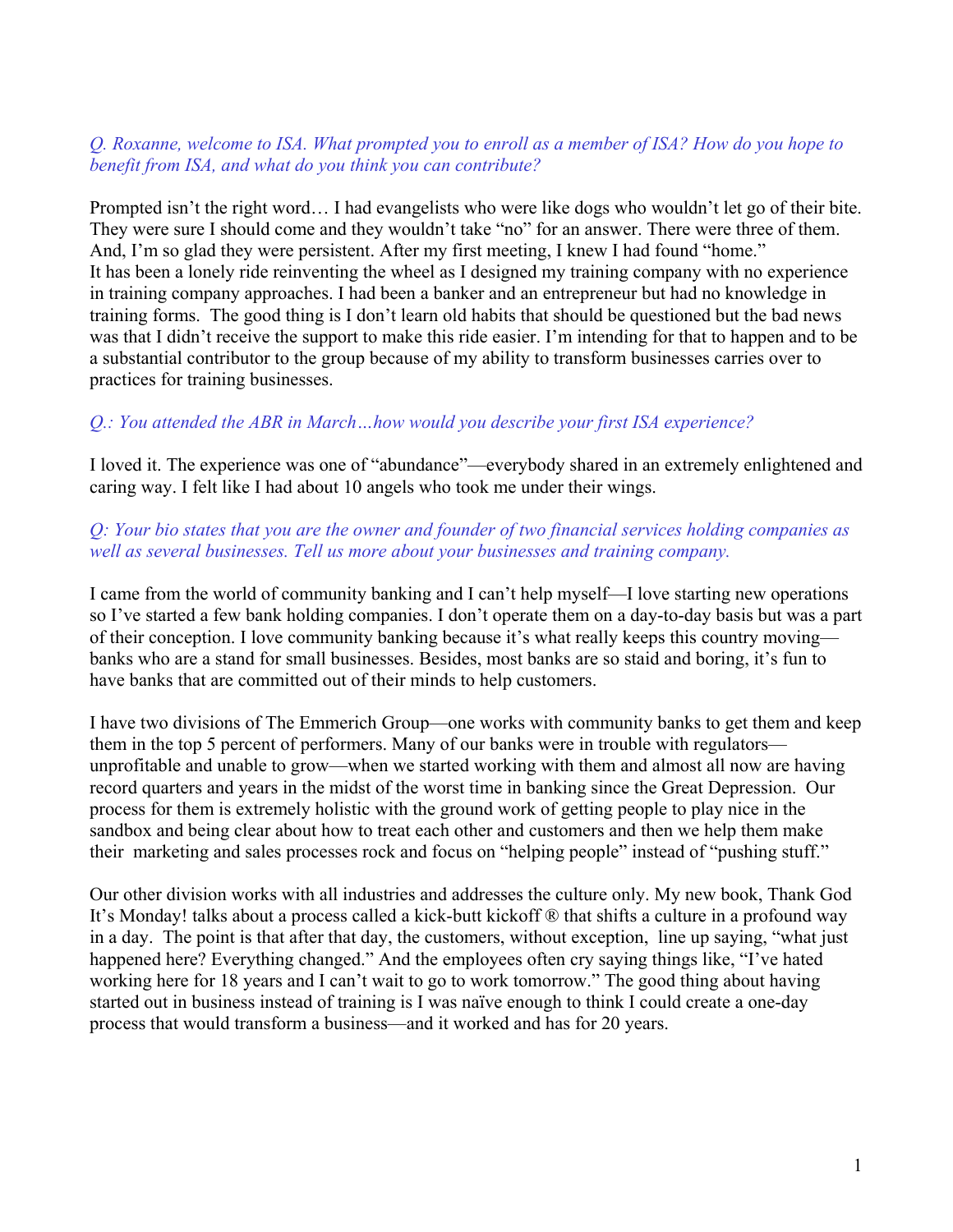# *Q: What are you most passionate about in your businesses?*

Nothing makes me happier than the comments like, "I was counting the days until retirement and now I can't believe how much fun work is and how much I love them—I don't ever want to retire.

# *Q: What word best describes your view of the training industry and why?*

Love. It's all about getting love back into our souls—love for each other, love for the customer, love to have fun and take ourselves lightly—out with fear and in with love.

*Q: Congratulations on the instant success of Thank God It's Monday! I understand that this is your 7th book and that it is already on the bestseller list? What are the 1-2 key themes/messages in this book?* 

Being a giver is a huge theme. I believe that life gives to the givers and takes from the takers and the world has a perfect accounting system.

This book is about being a giver—giving 10 times more value that the cash you collect so that people beat a path to your door. It is about playing "full on"--giving all your heart to your work being driven by making sure every customer is successful instead of just satisfied. Successful customers will NEVER leave you and they will always pay more without hesitation.

*Q: Several ISA'ers are authors and can appreciate the 'blood, sweat, and tears' it takes to publish a book. What were your goals in writing the book, and how do you anticipate it benefitting your businesses?* 

My audiences have been asking for this book for 20 years. Every time I spoke, they'd line up asking, "do you have this in a book?" I decided the book wasn't a choice for me to make—it HAD to be out there.

*Q: You are a very positive, high energy, glass-is-always-half-full kind of person who spends most of her time motivating people. From your experience, what insights, tidbits, or words of wisdom can you share with the owners and C-Levels of other ISA companies that they might be able to use to keep themselves and their staffs motivated during this challenging economy?* 

Yes. I called all my CEO clients at the end of 2007 and asked them all to put out a correspondence on January  $2<sup>nd</sup>$  saying, "The world will be talking quite a bit about a recession. We did NOT sign up for a recession and this is our time to pull ahead. Let's be unstoppable and be the leader that our clients can learn from of how to be powerful regardless of circumstances." Many have told me that was the best thing they have EVER done in running their companies. As I said, most of our bank clients, when the Fed is predicting \$500 billion in losses are having record quarters and record years!